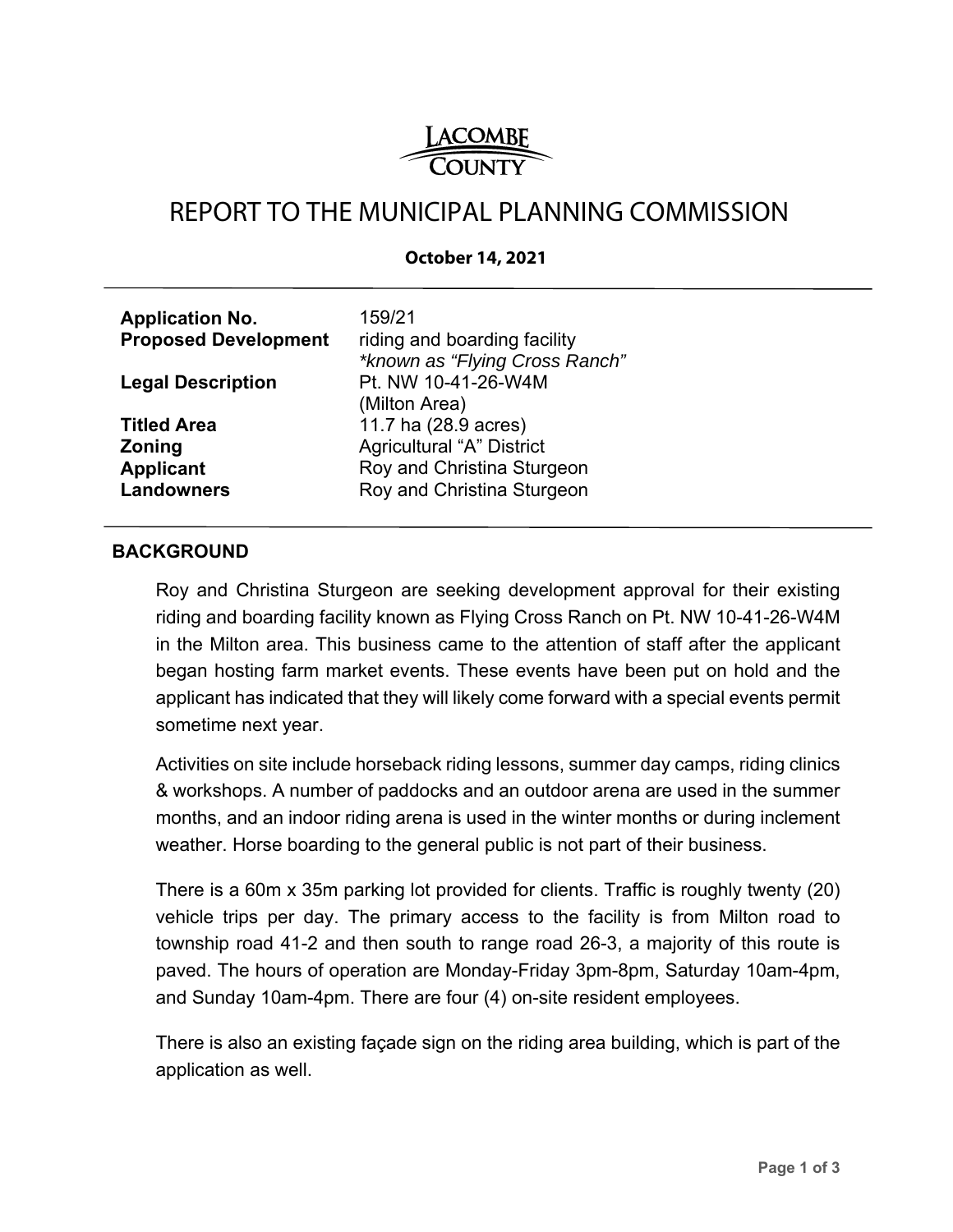# **POLICY CONSIDERATIONS**

The business is considered a "riding and boarding facility", which is a discretionary use within the Agricultural "A" District of the County's Land Use Bylaw requiring the approval of the Municipal Planning Commission. A "riding and boarding facility" is defined in the Land Use Bylaw as "...a commercial facility used for feeding, grooming, housing, exercising and training of domestic animals for which the occupant of the premises receives remuneration."

# **CIRCULATION RESPONSE**

The County's Operations Department have no issues with the proposal; however, they have asked that a stop sign be installed for the benefit of vehicles exiting the property.

Alberta Transportation indicated that they have no issues with the development; however, a roadside development permit would be required.

Staff have not invited neighbouring property owners to comment on the application. Neighbours will be informed if the MPC approves this application, and advised of their right to appeal the decision.

### **ANALYSIS**

The property is located in the Milton area and although most of the adjacent properties are zoned Country Residential "R-CR" District, this parcel remains zoned Agricultural "A" District. The business falls within the criteria for a "riding and boarding facility", a discretionary use within the Agricultural "A" District.

The proposed business is an agricultural operation in nature, which is compatible with surrounding land uses and will generate minimal traffic. It has been in operation since 2013 and no complaints have arisen. For these reasons, staff believe the facility to be a suitable use of the lands.

## **STAFF RECOMMENDATION**

APPROVE the application, subject to the following conditions:

- 1. term of Development Permit to be for five (5) years
- 2. business activities at the site shall adhere to the description of the business and site plan provided with the Development Permit Application. A further Development